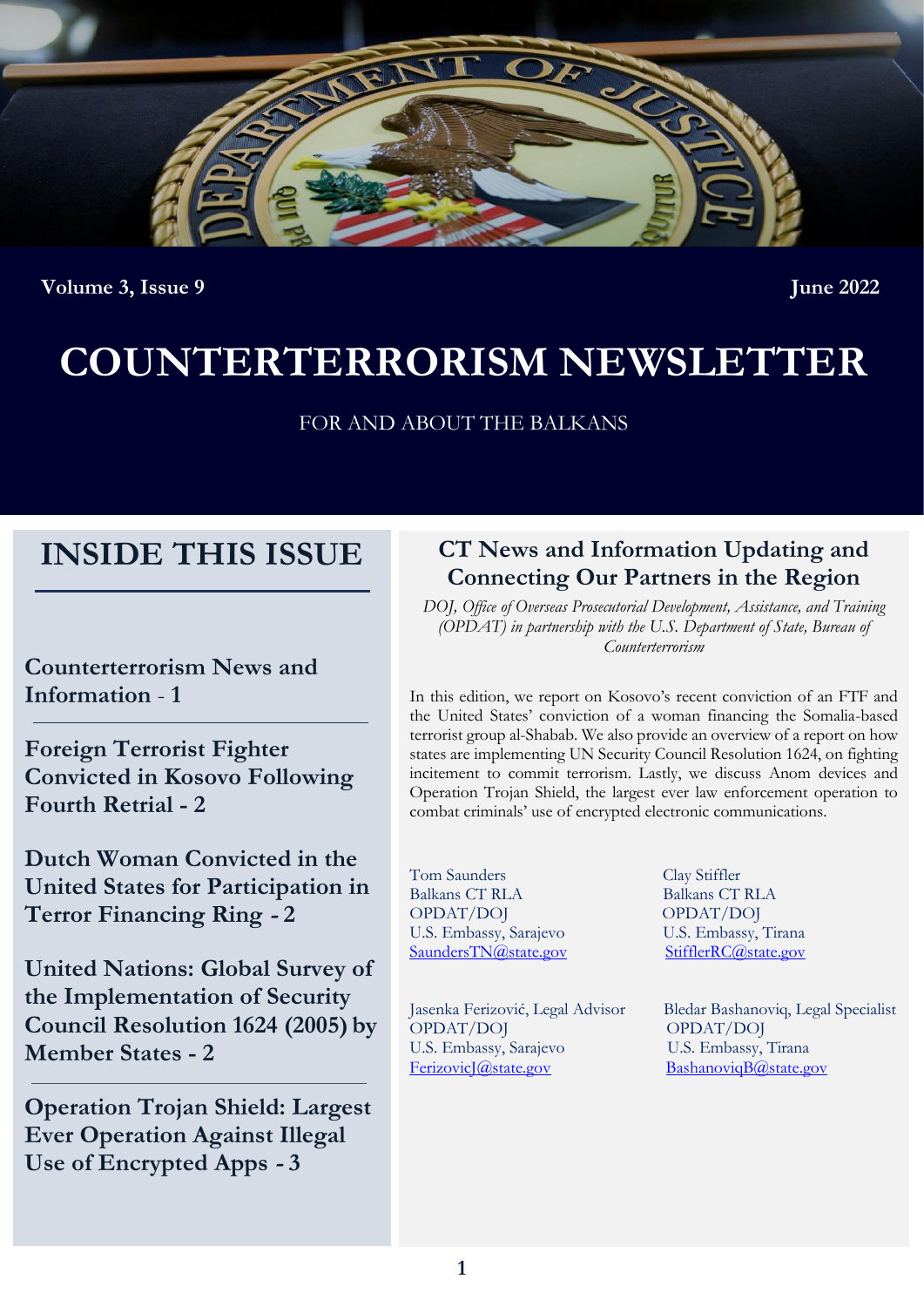# **Foreign Terrorist Fighter Convicted in Kosovo Following Fourth Retrial**

On May 13, 2022, a Pristina Court Special Department panel found defendant Leunis Frangu guilty of participating in a terrorist organization, sentencing him to three years in prison. According to the indictment, Frangu traveled to Syria in 2014 where he supported ISIS.

The verdict in this case came after several retrials ordered by the appeals court. During the previous trials, the trial court found that, although the witnesses' testimonies established that Frangu engaged in military-type activities in Syria, the evidence was not sufficient to establish which military formation he participated in. Therefore, the trial court held it could not convict him of participating in a terrorist organization. The appeals court reversed the trial court, reasoning that the defendant illegally participated in foreign wars and that the essential law was violated.

Supporting this case, OPDAT and the FBI helped Kosovo prosecutors locate and obtain Frangu's ISIS enrollment form through international legal assistance channels. The enrollment form was found among items which had been seized by the coalition forces—a rich source of valuable evidence used by terrorism prosecutors around the globe.

**Source:** [Herën e katërt shpallet fajtor i akuzuari për pjesëmarrje në luftërat e Sirisë, dënohet me tri vite burgim](https://betimiperdrejtesi.com/heren-e-katert-shpallet-fajtor-i-akuzuari-per-pjesemarrje-ne-lufterat-e-sirise-denohet-me-tri-vite-burgim/)

## **Dutch Woman Convicted in the United States for Participation in Terror Financing Ring**

On May 3, a jury in the United States convicted Dutch national Fahria Hassan on charges of financing the Somalia-based terrorist group al-Shabaab.

The evidence presented at trial demonstrated that Hassan, along with a group of women from more than a dozen countries, ran a terrorist financing ring for over three years. Specifically, she raised money in the Netherlands under the false pretense that it was being collected for charitable purposes. Hassan and other members of the conspiracy moved the collected funds via money transmitters and used online chatrooms to coordinate payments. Members of al-Shabab used the money to finance safehouses and purchases of trucks and weaponry to support their terrorist activities.

Hassan was found guilty of conspiracy to provide material support to a designated foreign terrorist organization and now faces a maximum penalty of 15 years in prison. Her sentence will be pronounced in July. Two other members of the conspiracy were convicted six years ago, receiving sentences of 11- and 12-years' imprisonment.

**Source:** [Jury Convicts Dutch National for Participation in Terror Financing Ring](https://www.justice.gov/opa/pr/jury-convicts-dutch-national-participation-terror-financing-ring)

## **United Nations: Global Survey of the Implementation of Security Council Resolution 1624 (2005) by Member States**

UN Security Council Resolution 1624 (2005) calls on all States to prohibit incitement to commit terrorist acts and to undertake measures to prevent and counter such incitement. Recently, a global survey was conducted to assess States' implementation of UNSCR 1624, the results of which were published by the United Nations Counter-Terrorism Committee Executive Directorate (CTED). The survey also considers two related Security Council resolutions—Resolution 2178 (2014) and Resolution 2354 (2017)—that encourage States to address the global threat of foreign terrorist fighters by, among other things, developing programs to counter violent extremism and the terrorist narratives spread by the ISIS, Al-Qaida, and other terrorist groups.

According to CTED, States have made notable headway "on prohibiting incitement to commit acts of terrorism and

taking related steps to prevent incitement to commit acts of terrorism, to counter violent extremism conducive to terrorism, and to counter terrorist narratives." As of March 1, 2021, 112 States included terrorist incitement as a distinct criminal charge in their national legislation, which represents significant progress compared with only 76 States in 2015. In Southeast Europe six out of nine States have adopted legislation to prohibit terrorist incitement, whereas the remaining three states have generic prohibitions on the incitement of criminal conduct.

While recognizing these important accomplishments, CTED also emphasizes that States must ensure that all measures they undertake in countering incitement to commit terrorist acts are compliant with their obligations under international human rights law. In this regard, CTED underlines the importance of defining with precision the scope of the criminal offense of incitement of terrorist acts. CTED recommends "that the offence should expressly include both a subjective element (intent that a terrorist act be committed as a result) and an objective element (creation of a danger that this will in fact happen)." In its report, CTED also counsels that any problems with the underlying